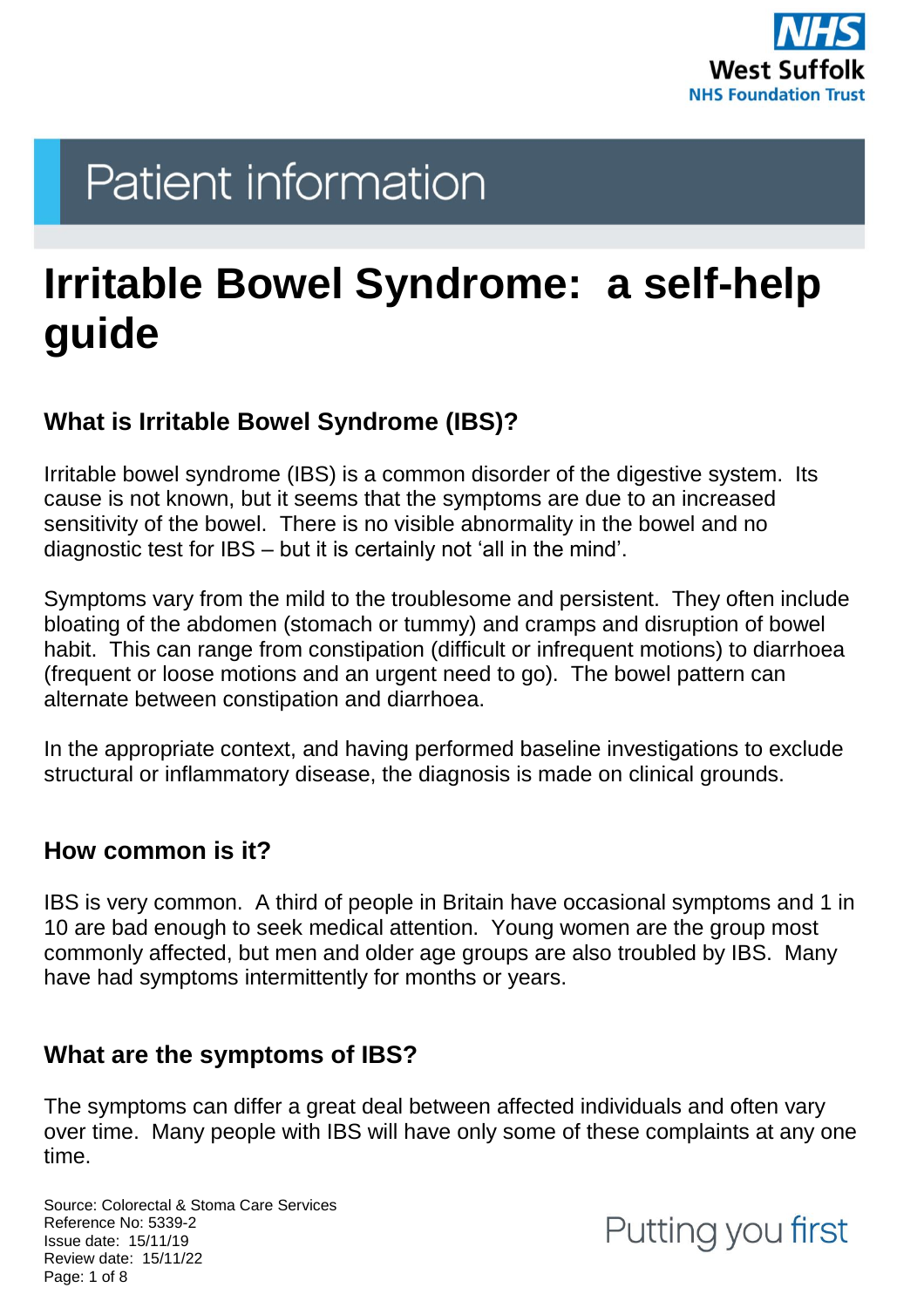- **Abdominal pain**, which is often crampy. This may be felt anywhere in the abdomen. Many people find their pain is worse when constipated and relieved by opening the bowel or passing wind.
- **Bloating** and distension, making clothes feel tight and uncomfortable and often with gurgling noises and flatulence (wind). The abdomen may feel tender and this may be eased by passing wind. People with IBS often feel they pass excessive or offensive wind, but this is usually an issue of perception rather than a fact noticed by anybody else. Belching, heartburn and nausea can also occur as part of IBS.
- **Erratic bowel habit**, which may be constipation, diarrhoea or alternation between the two. In IBS the abnormality may be in the frequency, the form/consistency or associated urgency of the motions. There may be discomfort or difficulty opening the bowels. A sensation of incomplete emptying (tenesmus), ineffectual straining to pass a motion, passage of mucus/slime and a sharp pain felt low down inside the back passage (proctalgia fugax) are also common.
- **Tiredness**, poor sleep and urinary frequency are often associated with IBS and in women symptoms often vary with the menstrual cycle.

Often the impact of IBS on quality of life relates more to disruption of work or social life than the symptoms themselves. Here are two common complaints:

*"I get bouts of terrible bloating and wind… it is really embarrassing, I feel I can't go out in case people notice".*

and

*"I have difficulty going to work because of my stomach cramps and urges to go to the toilet".*

Although some of the symptoms may be embarrassing or distressing, do tell the doctor about them. Worrying in silence only makes them feel even worse. Remember, they affect a lot of people.

#### **What is the cause of IBS?**

The cause of IBS is not fully understood. 20% of cases are triggered by infection which is then cleared but leaves the individual symptomatic – often for many months. Antibiotics can also trigger symptoms. Research has shown that the bowel in IBS sufferers is more sensitive than usual and this sensitivity triggers symptoms. It is also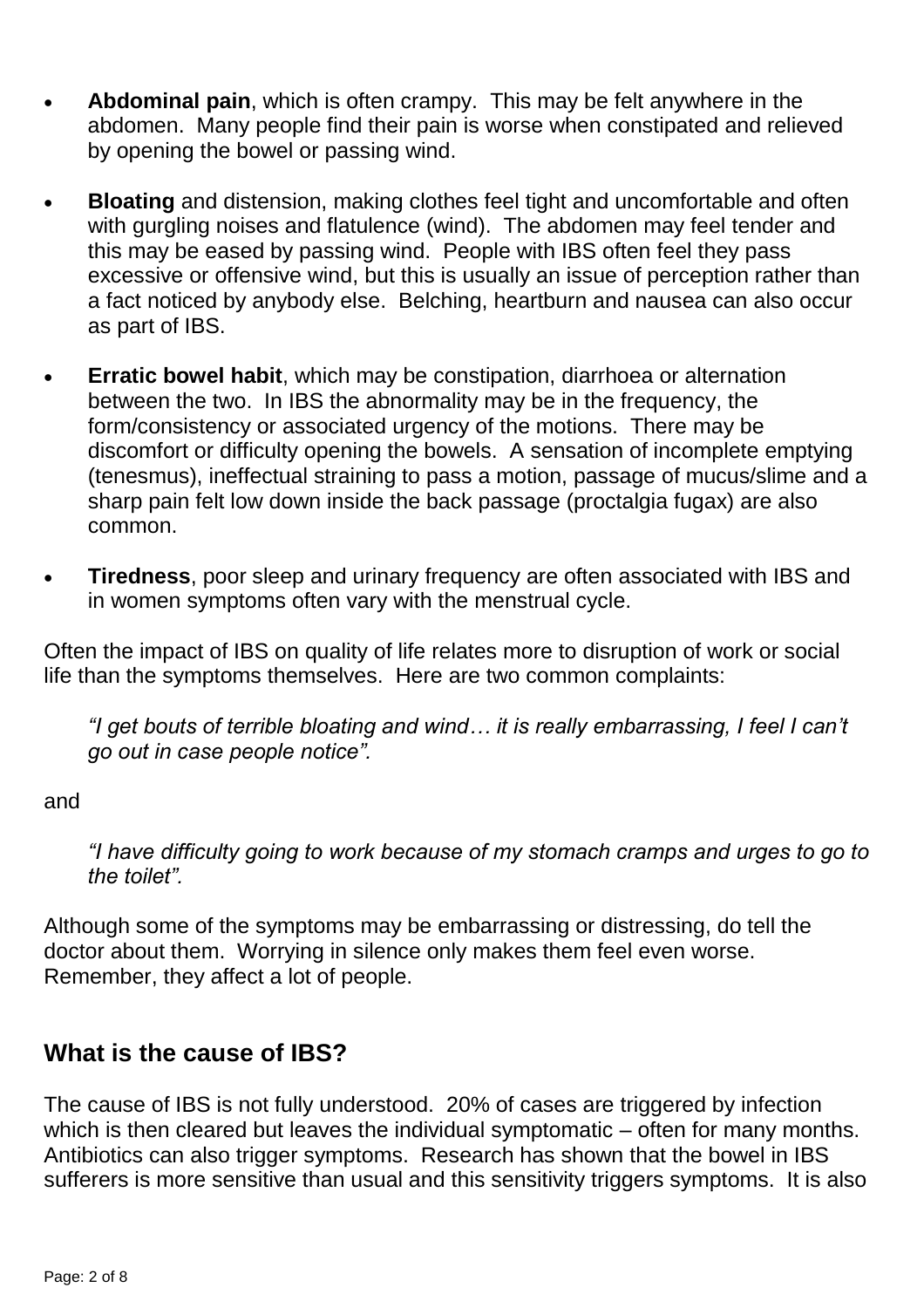more common in people who tend to be 'worriers' or who are under stress due to for example, exams, work pressure, bereavement or relationship problems.

Understanding the normal bowel may help explain what happens in IBS. The bowel is a muscular tube that propels food through the system, nutrients being digested and absorbed along the way.

Mouth – oesophagus (gullet) – stomach Small bowel – colon – rectum – anus

Symptoms can originate at any level in the gut, and the pattern often evolves over time. Thus a patient with upper abdominal pain and nausea (stomach symptoms) at one time may find their symptoms reappearing years later as disordered bowel pattern and lower abdominal pain.

The colon is the source of many of the symptoms of IBS. Its job is to absorb water from food residue, leaving a more formed motion to be passed. Regular contractions (peristalsis) in the bowel wall propel the contents along.

- Reduced contractions slow progress, allowing more water to be absorbed. This reduces stool bulk, making it hard and difficult to pass.
- Overactive contractions move the contents through more rapidly. Less water is absorbed, leading to a loose and frequent stool.

The waves of contraction in the bowel are co-ordinated by nerve signals from the brain. Everybody knows that anxiety, such as before a job interview or exam causes diarrhoea – showing the effect of the interaction between brain and gut. Reflex contractions occur most frequently after waking up and after meals, and these are the times when most people have their bowels open. In IBS the normal reflexes can be exaggerated leading to urgency and frequency of the bowels at these times.

Muscle spasm in the bowel causes discomfort and pain. Eating a meal or the presence of gas in the bowel can trigger this. Anxiety, low mood and stress are often associated with IBS and tend to make the symptoms of IBS worse. Fears of serious disease such as cancer also increase symptoms.

The nature of the diet, eating habits and lifestyle also influence the way the bowel functions. Irregular meal patterns, missing meals and a hectic lifestyle tend to exacerbate symptoms and in some people particular foods can trigger symptoms. These should clearly be avoided. See below.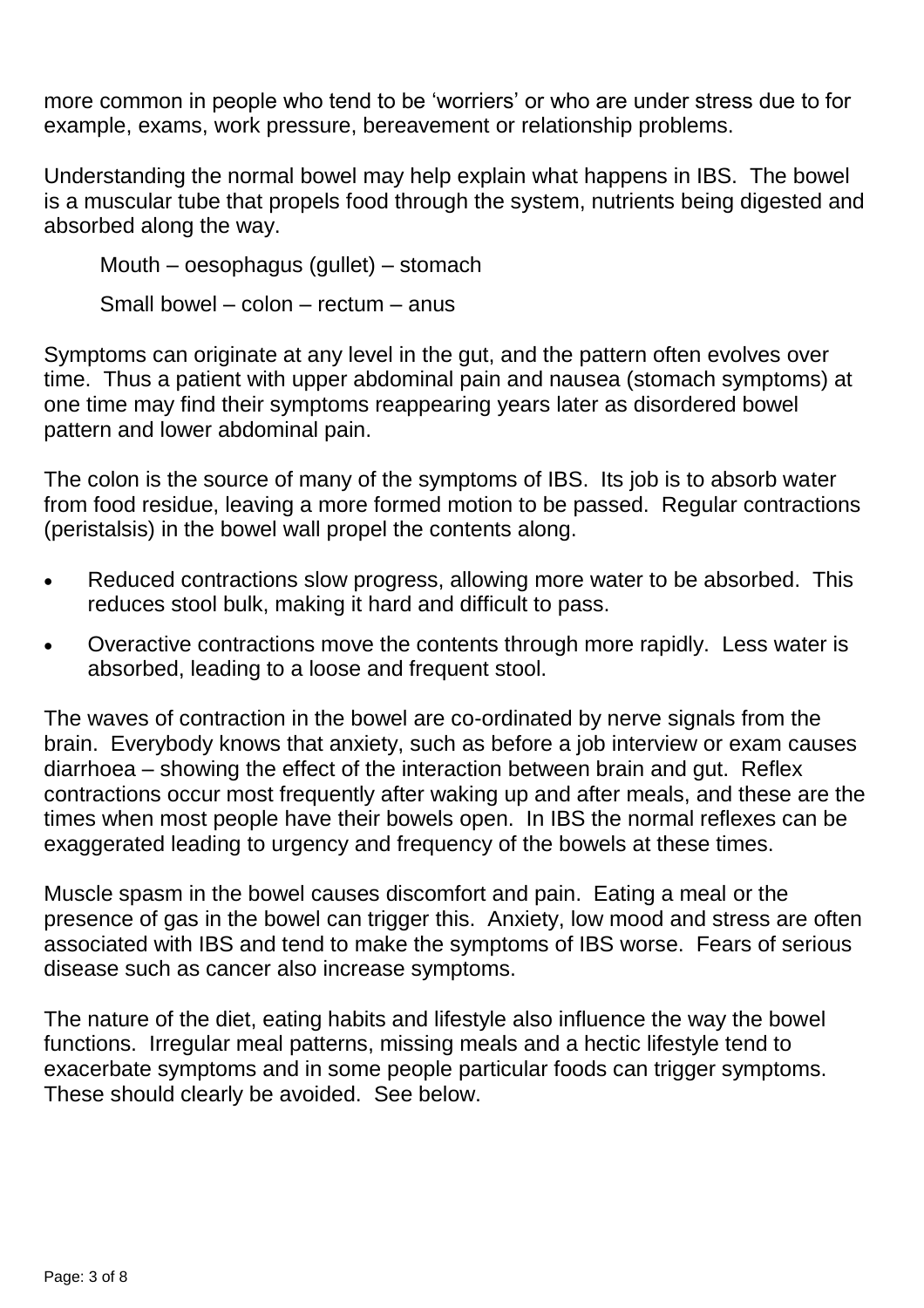## **Are any investigations necessary?**

Tests are important to exclude other bowel disorders that can sometimes produce similar symptoms to IBS. The history of the symptoms and a physical examination help to establish the diagnosis. In young patients with typical symptoms, the doctor may require relatively few tests to make the diagnosis. In older patients with new symptoms, the doctor may do rather more investigations including barium X-rays and endoscopy (internal examination with a flexible tube contacting a tiny video camera to allow inspection of the bowel).

## **What treatment is available?**

IBS can produce troublesome symptoms but it does not lead to serious complications. Furthermore, it tends to wax and wane over time, often improving considerably with adjustments to lifestyle and diet. It is important to know and understand this. An explanation of how symptoms are produced and exclusion of more serious disease, usually helps to relieve anxiety and allows people to cope better with the symptoms. Identifying and modifying what provokes an attack may also help. Discovering what helps your symptoms can take a long time, but do be patient and keep trying.

## **Lifestyle**

Regulation of diet, eating habits and lifestyle helps many IBS sufferers. A well balanced healthy diet taken as regular meals will reduce symptoms. Large, irregular meals certainly challenge the digestion much more than small frequent ones, which often help to reduce symptoms. In today's hectic world people often allow little time for eating, or for having their bowels open. For individuals prone to IBS making the time is often rewarded with an easing of symptoms. If you are prone to constipation you should work with the natural pattern of bowel motility (increased after waking in the morning and after meals). In particular have breakfast at home and leave time for a visit to the toilet. If you are prone to IBS then missing breakfast, or a coffee in the office, together with a public toilet will not encourage your bowel to perform naturally.

Stress and worrying undoubtedly makes IBS worse. Of course some stressful situations are difficult to resolve and it is an unfortunate fact that those individuals who are worriers are particularly prone to IBS. For some people it is a question of slowing down, for others a change of work patterns or even of job can improve things dramatically. Formal relaxation, regular exercise or yoga can help or even counseling. If you have IBS, it is worth considering what the sources of stress and anxiety are in your lifestyle and what, if anything, you can or want to do about these.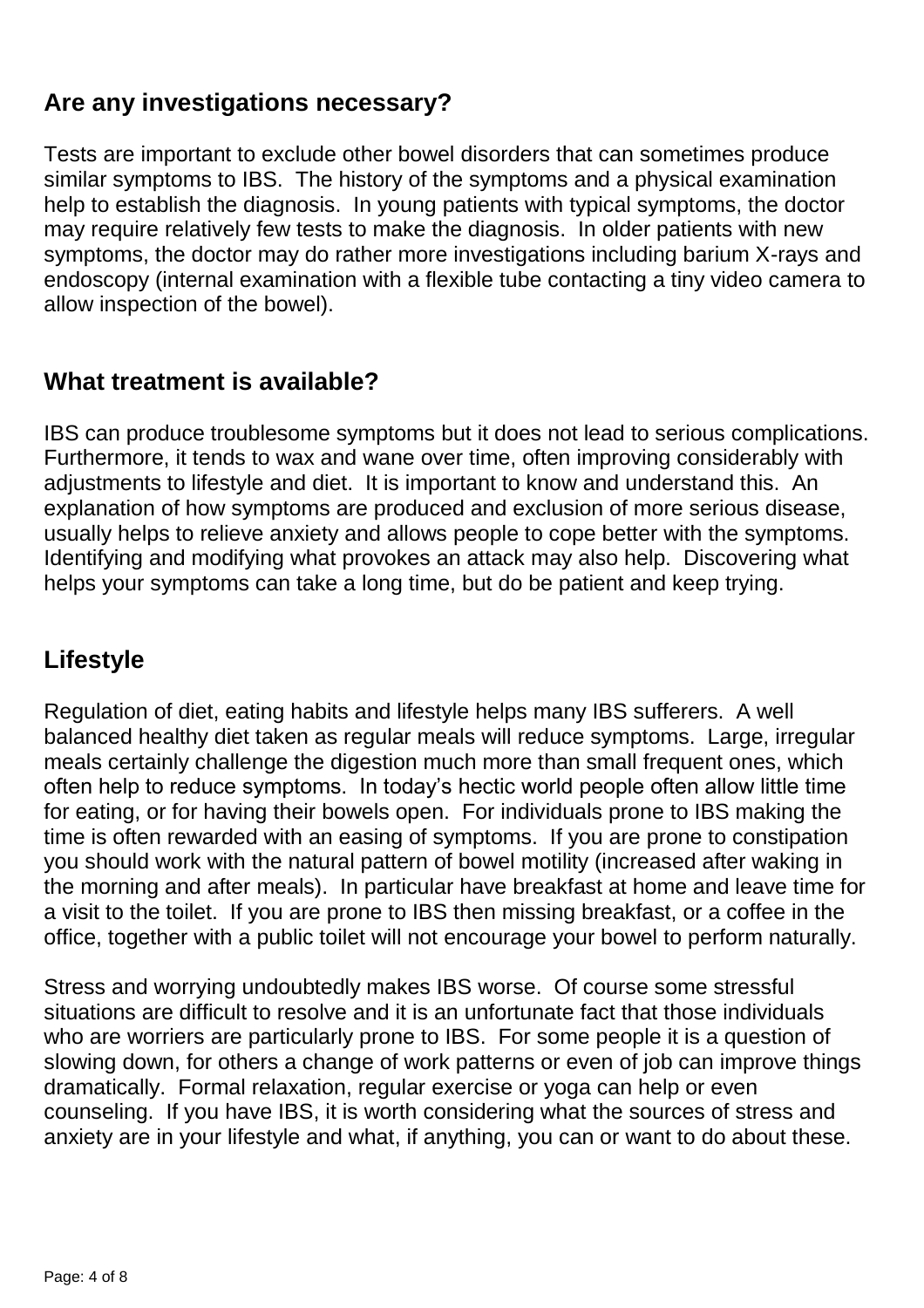## **Diet**

There are no single dietary regimes which will cure every case of IBS, but food undoubtedly plays a role in producing symptoms in many people – particularly where the main symptoms are bloating, discomfort and diarrhoea.

Exactly which food or group of foods trigger symptoms varies from person to person, but there are a number of simple rules to follow in the first instance. Don't look for a complex solution when a simple one will do!

If not doing so already, try to eat regular meals (breakfast, lunch and supper) with snacks in between if necessary. If your fluid intake is low, try to increase it to at least 6-8 glasses a day (don't include alcohol or strong tea or coffee). If you consume a lot of caffeine (coke, coffee and tea) try gradually reducing your intake. If you drink a lot of fizzy drinks, avoiding these may be helpful. Many people find limiting their consumption of rich foods (pastry, butter, cream, roasts, fried foods, nuts, take-away meals, etc) useful. One or all of these changes may be helpful and none will do any harm.

If the above changes make no difference, try altering your fibre intake. Fibre is found in fruits and vegetables and any wholemeal or whole grain cereal products. If you are prone to constipation try increasing your fibre intake. If you are prone to diarrhoea or bloating try reducing fibre. Any changes should be made gradually and accompanied by an adequate fluid intake. If you get bloating and constipation or an alternating pattern, then try reducing your intake of dietary fibre but instead take a daily dose of stool softener such as Fybogel, Normacol or Celevac. Once your symptoms have settled it may be possible to gradually reintroduce increasing amounts of the stool softener, but either way does not matter as these supplements are safe for the long term.

If none of these changes prove helpful, individual foods may be the problem. Common sources of 'dietary intolerance' are listed below and many people can identify them using the following simple systematic approach.

If you suspect that one food or food group (such as in the table below) is causing symptoms try avoiding this for approximately two weeks per food/food group. In some cases, limiting rather than completely avoiding food will be enough to gain relief from symptoms. If symptoms are no better add the excluded food back and try avoiding another food/food group. If symptoms are improved by cutting out a particular food group, continue with the restriction but every few months try cautiously reintroducing the individual constituents to see which if any still trigger symptoms. If you find yourself having to avoid dairy foods you should take a daily calcium supplement.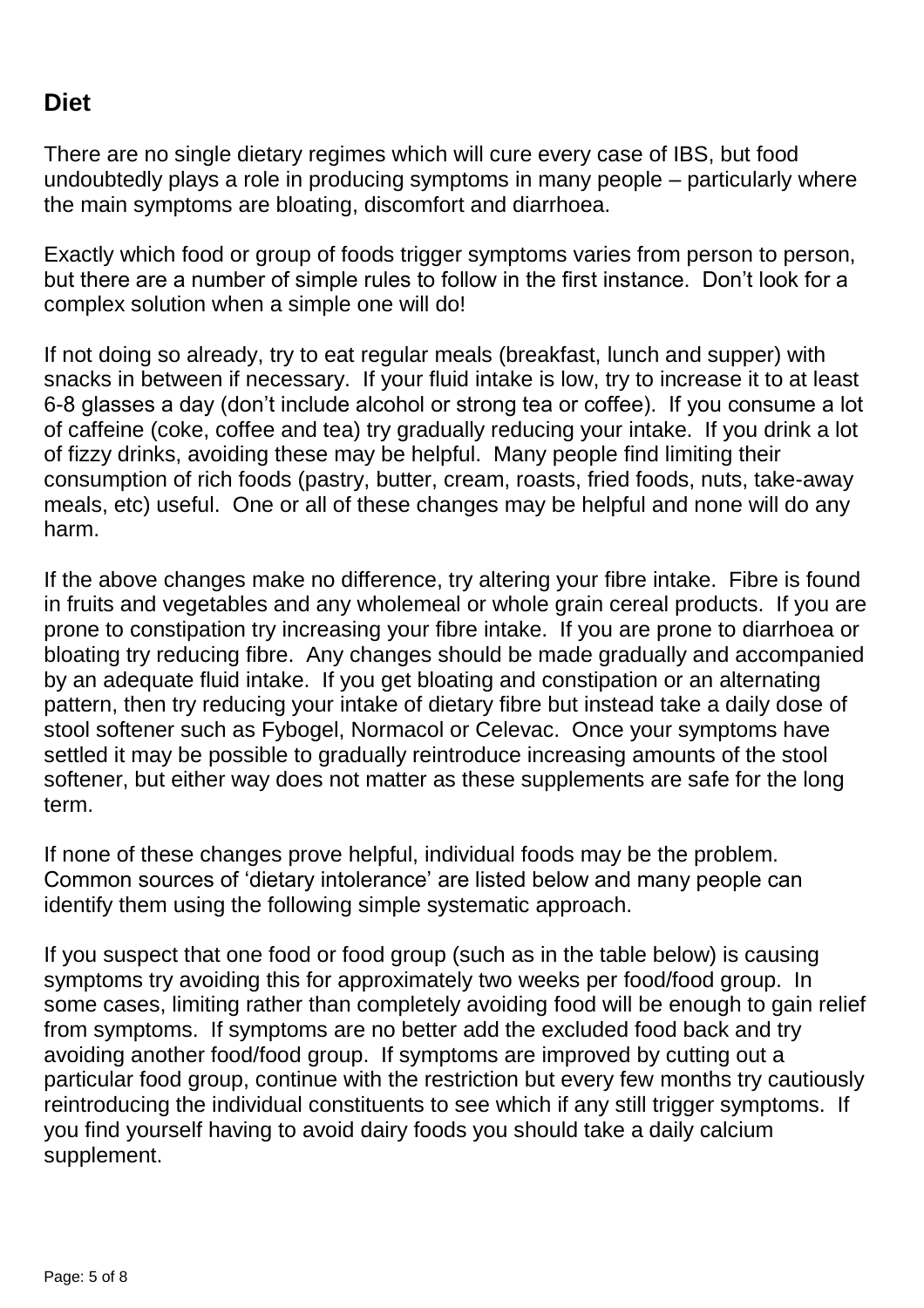## **Foods which often trigger IBS symptoms**

- **Fibre**: salads, bran, wholemeal bread, dried fruit, fresh fruit and vegetables, sweetcorn, etc. – usually too much causes the trouble, occasionally too little.
- **Rich food**: pastry, butter, cream, roasts, fried food, chips, nuts, take-aways, etc.
- **Dairy produce**: milk, cream, cheese, butter, ice cream
- **Wheat**: bread, pasta, Weetabix, several other cereals, cakes, biscuits, etc.
- **Other:** onions, coffee, potato, wine alcohol

If after following the above you find yourself on a very restricted diet please contact the gastroenterology department so that formal dietician assessment can be made. This may also be necessary if you are no better, in which case you may need to be advised regarding a formal 'exclusion diet'.

Although some 'independent practitioners' offer 'food allergy tests' most are expensive, have little or no scientific basis and generally 'identify' the common triggers described above. They are not recommended.

#### **Other treatments**

For individuals in whom dietary and lifestyle alteration does not provide adequate relief of symptoms a number of treatment options are available depending on the circumstances.

## **For 'constipation-predominant' IBS**

Constipation exacerbates the crampy pain and bloating that are part of constipationpredominant IBS. Avoidance of constipation may require use of a daily stool softener or bulking agent/fibre supplement. These simple treatments increase muscle action in the bowel wall, this regulating the system towards normal. The dose should be adjusted up or down according to response: the goal should be soft stools easily passed (i.e completed within a couple of minutes) daily.

'Over the counter' examples of these include Celevac, Normacol, Fybogel, Milk of Magnesia, Epsom Salts and Milpar. You can also get these on prescription. It is not advisable to take these permanently.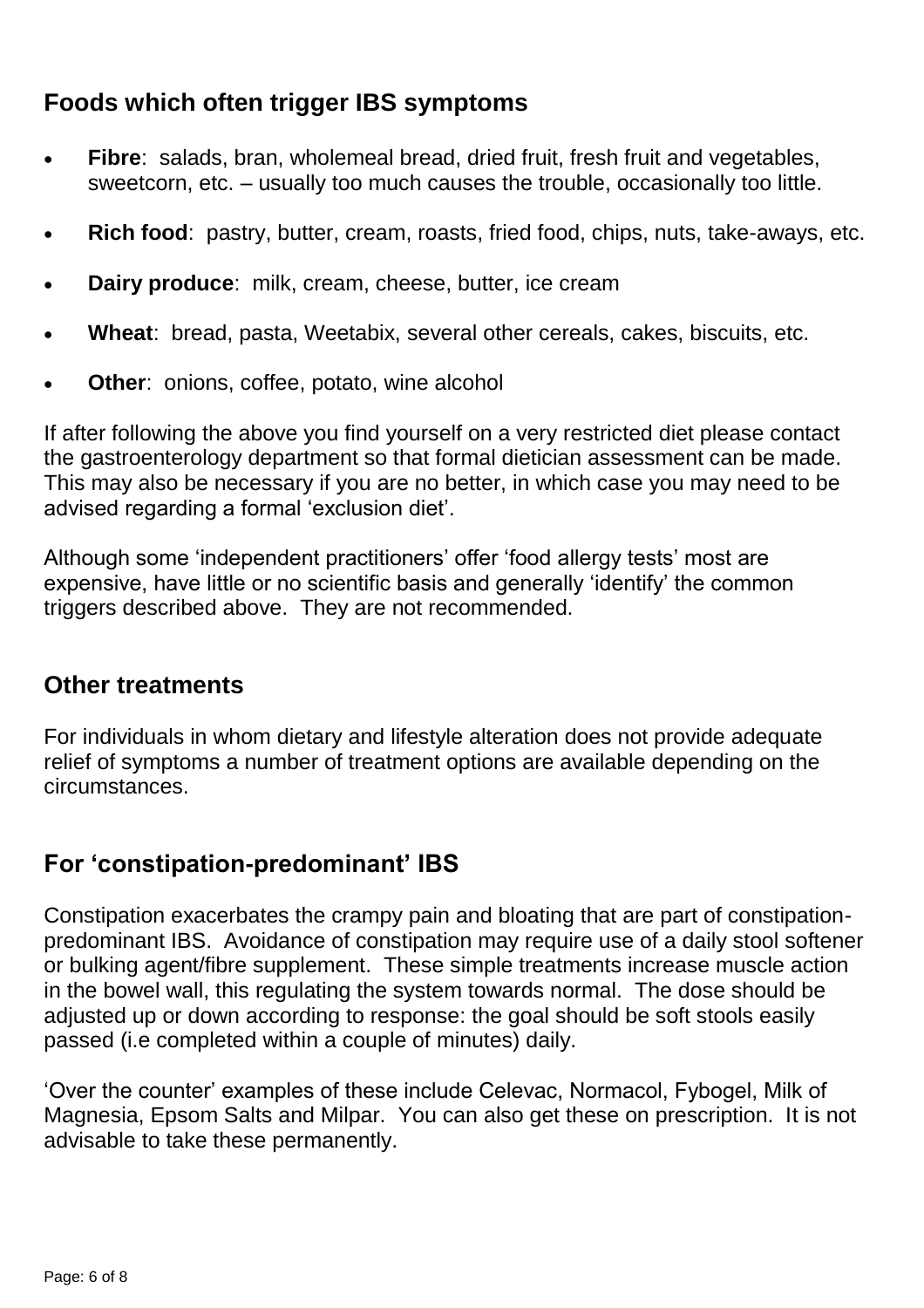If you have any specific dietary requirements, please inform your health provider as a dietitian referral may be required.

Because they are non-fermentable they tend to cause much less in the way of bloating and gas than dietary fibre, but as with all treatments for IBS you may have to try several before you find one that suits your system. Some may actually make things worse temporarily. This group of laxatives work best if taken daily or at regular intervals throughout the week. This allows the bowel movement to develop a pattern which it likes, and permits regular soft stools. This is better than waiting for a crisis and then using large doses of laxative.

If the latter situation does arise then it may be helpful to combine one of the treatments above with a stimulant laxative such as senna, bisacodyl or codanthrusate – although these should not be used frequently if possible as they can exacerbate crampy pain.

A regular dose of a stool softener or bulking agent can also be helpful in regulating the bowel pattern in individuals who have alternating constipation and diarrhoea. In this situation it is again best to take the preferred treatment on a daily basis – even on those days when the bowels are over-active – to encourage the bowel to develop a pattern.

## **For 'diarrhoea-predominant' IBS**

If a low fibre diet and other dietary manipulations have failed to control symptoms, and these are limiting activity, mobility and lifestyle, then anti-diarrhoeals can usually help. Imodium (Loperamide) is usually the preferred drug treatment in this situation and can be safely taken on a daily basis for the long term provided other causes of diarrhoea have been ruled out. Relatively large doses of up to 6 capsules per day may be required. Many people will prefer to use them just when they feel that diarrhoea will be a problem, e.g. before going out, which is fine. In some situations codeine phosphate may be used. Cholestyramine can help so called 'bile salt malabsorption' which can overlap with IBS.

## **For pain and bloating**

Antispasmodic drugs such as Buscopan, Mebeverine (Colofac) alverine citrate (Spasmonal) or Colpermin may help relieve the spasm and pain in some people. But response is variable. If they do help these treatments are best taken 20-30 minutes before meals. They can be taken regularly or 'as and when' symptoms are bad. If you get heartburn use antacids such as Gaviscon or Rennies and make sure you